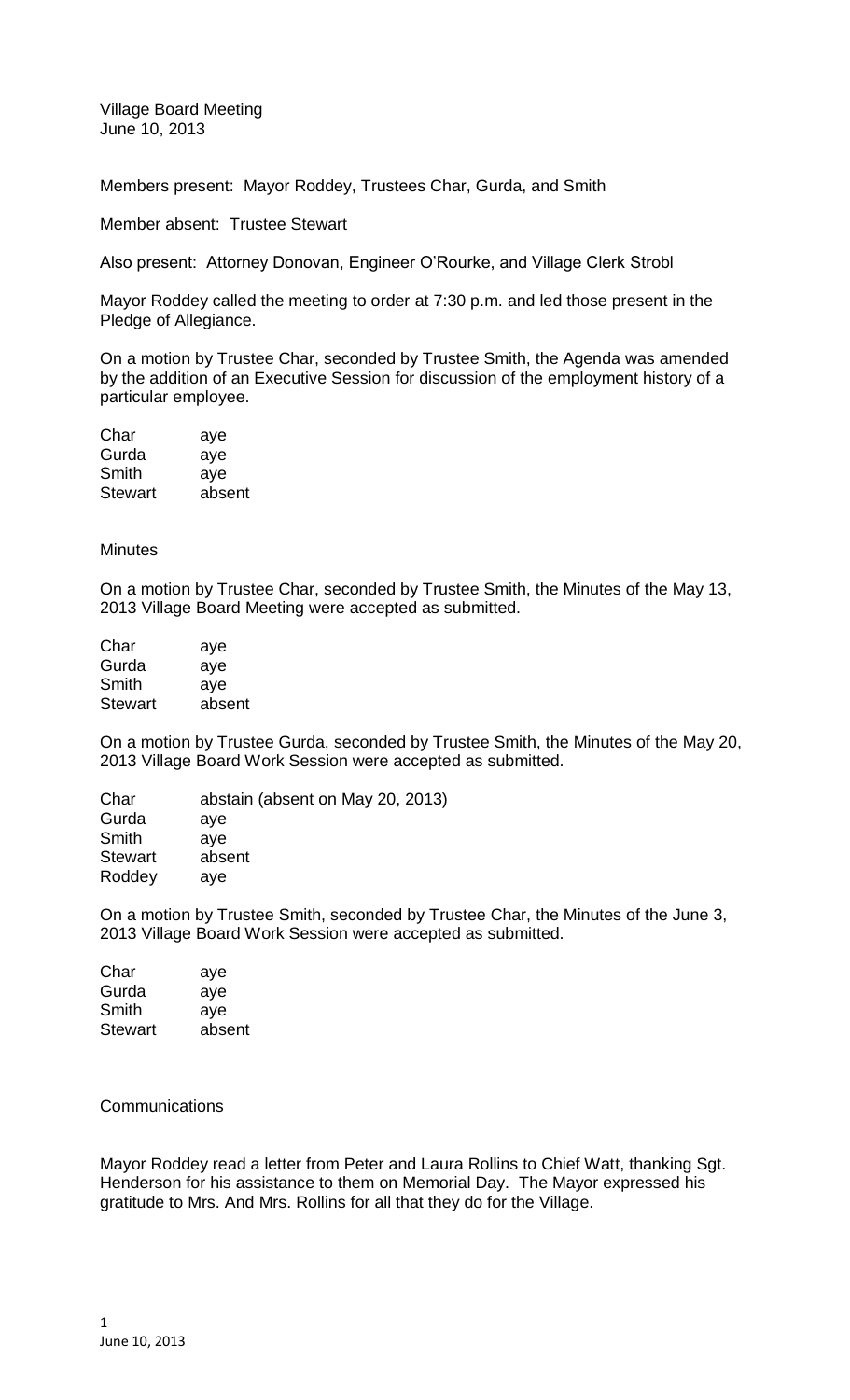The Board reviewed a letter from Grover vonPentz, the Fundraising Chairperson for the First Presbyterian Church, requesting approval for children's rides during the Great American Weekend.

On a motion by Trustee Smith, seconded by Trustee Char, the Board approved the request, subject to compliance with conditions as stated by the Chief of Police.

| Char           | aye    |
|----------------|--------|
| Gurda          | aye    |
| Smith          | aye    |
| <b>Stewart</b> | absent |

Mayor Roddey read a letter from Jason Giordano, of the Goshen Rotary Club, regarding Goshen Rotary Family Fun Day, scheduled for August 17, 2013.

On a motion by Trustee Smith, seconded by Trustee Gurda, the request for signs to advertise the event, as described in Mr. Giordano's letter, was approved.

| aye    |
|--------|
| aye    |
| ave    |
| absent |
|        |

Items of Business

Engineer O'Rourke gave an explanation of the history leading to the need for emergency repair of the Minisink Trail Pump Station.

Trustee Char moved the following, which was seconded by Trustee Smith:

**WHEREAS**, the Village of Goshen is the owner and operator of a certain municipal improvement known as the "Minisink Trail Pump Station" which pump station is part of the Village's municipal sewage collection and treatment system; and

**WHEREAS,** the said pump station is in need of upgrade and Village Board has heretofore authorized the Village Engineer to design the necessary upgrade to the said pump station; and

**WHEREAS,** the Village is currently under a Consent Order imposed by the New York State Department of Environmental Conservation the terms of which prohibit any overflows that would result from pump station failures; and

**WHEREAS,** there have been two failures at the pump station over the past month which did not result in overflows but the nevertheless heightened the concern that overflows may occur in the future; and

**WHEREAS**, the Village Engineer, in correspondence dated June 6, 2013, affirmatively states that another failure at the pump station is "likely" and recommends that the Village Board "declare the repair and upgrade to the Minisink Pump Station as an emergency situation";

## **NOW**, **THEREFORE**, it is hereby

**RESOLVED**, that an emergency situation exists with regard to the needed repair and upgrade to the Minisink Pump Station; and it is further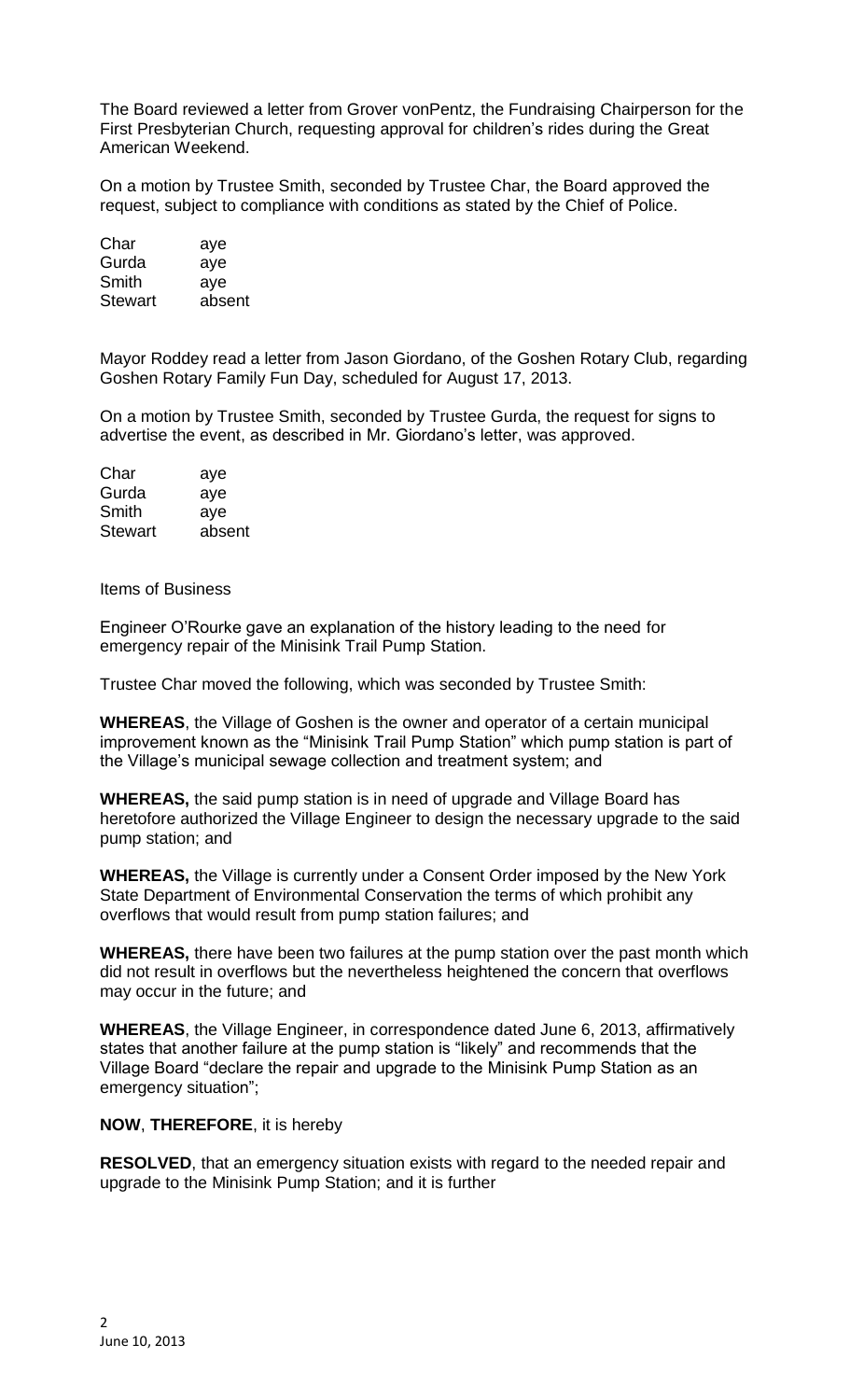**RESOLVED** that as a result of said emergency situation, the time frame required to prepare and advertise for public bid for the work required to repair and upgrade the pump station would result in delay that would pose adverse consequences to the environment; and it is further

**RESOLVED** that the Village Engineer is therefore authorized and empowered to obtain proposals from qualified contractors on an expedited basis and to present to the Mayor the most appropriate proposal for the work required and the Mayor is hereby authorized to execute a contract on behalf of the Village for said work.

| aye    |
|--------|
| aye    |
| ave    |
| absent |
|        |

Engineer O'Rourke reviewed a letter from the New York State Department of Environmental Conservation approving the design plan for the rain gardens, which are part of the mandated environmental benefit project.

On a motion by Trustee Char, seconded by Trustee Smith, bills as examined by members of the Board were approved in accordance with Abstract 2012/2013 number 14, check numbers 5399 through 5516, for a total of \$282,810.23.

| Char           | aye    |
|----------------|--------|
| Gurda          | aye    |
| Smith          | aye    |
| <b>Stewart</b> | absent |

On a motion by Trustee Char, seconded by Trustee Smith, the Village Board hereby authorizes the Turner Miller Group to complete an analysis and prepare a report regarding alternative approaches to upgrading CVS Plaza, as outlined in their proposal dated May 23, 2013.

It is understood that the cost for this proposal will not exceed \$9,500, and that the report will be presented to the Village Board in approximately four months.

| aye    |
|--------|
| aye    |
| ave    |
| absent |
|        |

On a motion by Trustee Gurda, seconded by Trustee Smith, the Village Board hereby resolves to hold a Public Hearing on July 8, 2013, at 7:30 p.m., or as soon after as may be heard, for the consideration of adoption of: A Local Law to amend Section VII of Appendix A of the Code of the Village of Goshen – Sign Regulations.

| Char           | aye    |
|----------------|--------|
| Gurda          | aye    |
| Smith          | aye    |
| <b>Stewart</b> | absent |